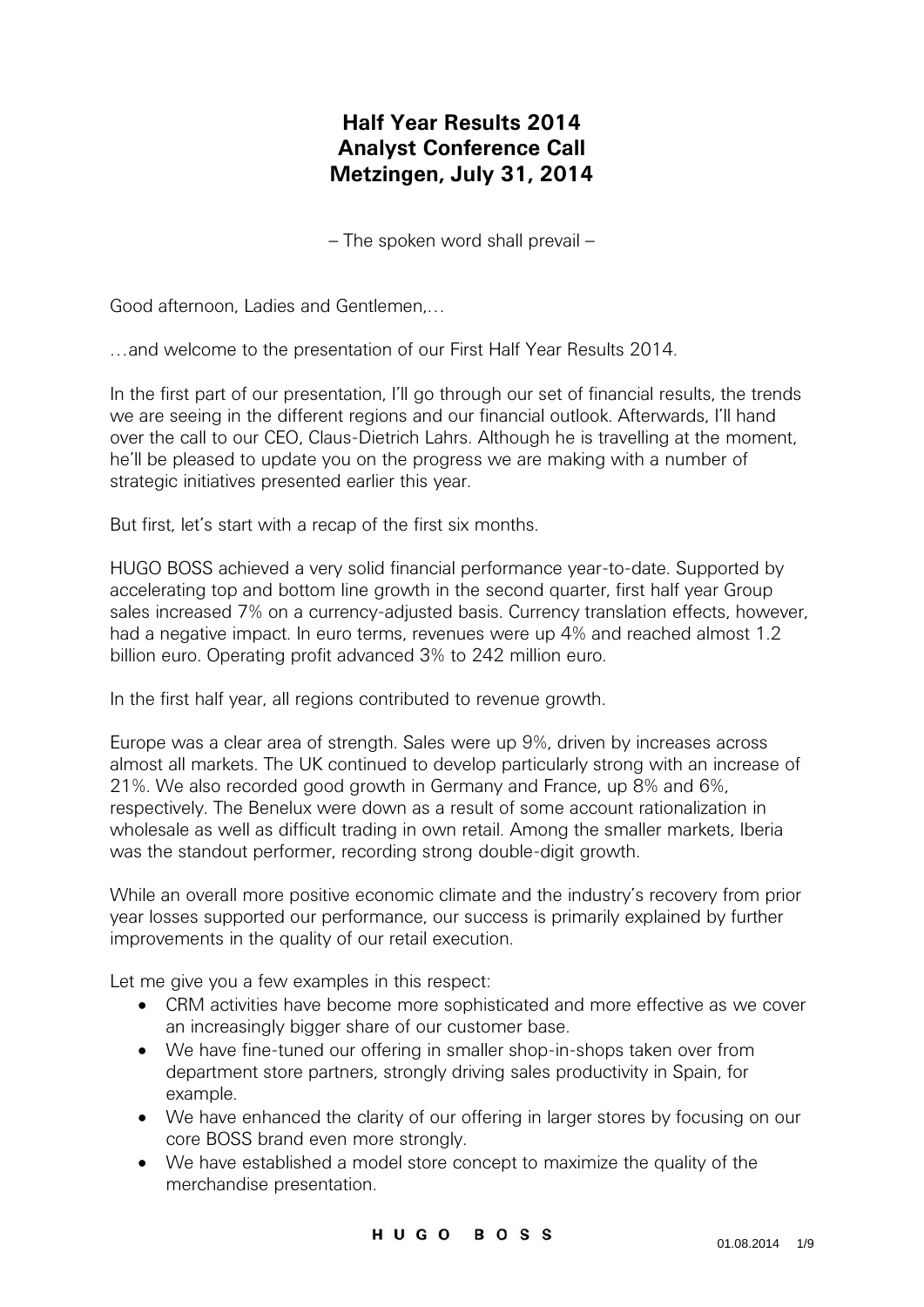• Finally, we have put a high focus on retail training, making sure service quality adheres to our brand promise.

As a result, we were able to offset declining traffic levels with better conversion rates and growing transaction values. We are confident Europe will be a strong region for HUGO BOSS also going forward, although the comparison base from the prior year is going to become somewhat more difficult in the second half year.

Performance in the Americas accelerated over the course of the period for a half year sales increase of 3%. While we are encouraged by this pickup, we acknowledge the market is not back to normal yet. Weaker than expected consumer demand since the end of last year has resulted in low sell-throughs and inventory pressure among many retail partners fuelling intense promotional activity. This is still visible at retail today.

In this environment, we have opted to maintain strict pricing discipline. The extension of brand control in particular also in multi-brand environments has been the key to this. At Saks, the concession business model introduced a year ago allows us to effectively communicate our overall brand proposition rather than to compete purely on price. Over the course of the second quarter, we improved performance in this business as we implemented a number of measures to optimize merchandise selection and availability. In the next two months, we will also refurbish another nine shop-in-shops for which renovation had been put on hold following the change of ownership at Saks.

In 2014 again, the Americas will be an important contributor to Group sales and profit growth. The recent change in leadership presents a chance for the entire regional team to bring in fresh new ideas to exploit HUGO BOSS' full strength. Until a new Regional Director has been named, CEO Claus-Dietrich Lahrs will continue to hold direct responsibility for the Americas.

Revenues in Asia were up 4% in currency-adjusted terms, driven by robust growth in Australia and the region's smaller markets. Our Japanese business grew 4% excluding currency effects despite a temporary slowdown post the VAT increase in April and the closure of several smaller shop-in-shops no longer in line with our overall brand proposition.

Sales in China, however, declined 2%. This primarily reflects a weaker performance on the Mainland, where in particular revenues of our joint venture operations were down at a double-digit rate. In Hong Kong, however, we recorded a positive sales development, in the second quarter as well as year-to-date.

We expect the overall Chinese market situation to remain challenging in the short and medium term. The public clampdown on corruption has not only resulted in a significant deterioration of our gifting business. It also has a profound influence on sentiment of our key target customer group of entrepreneurs and men working in senior management positions. Coupled with a visible oversupply of retail space not meeting sufficient demand at the moment, the impact on traffic continues to be severe. While declines are moderating compared to the prior year, the number of mall visitors and, as a result, also the number of customers visiting our stores continues to be down at a double-digit rate in many places.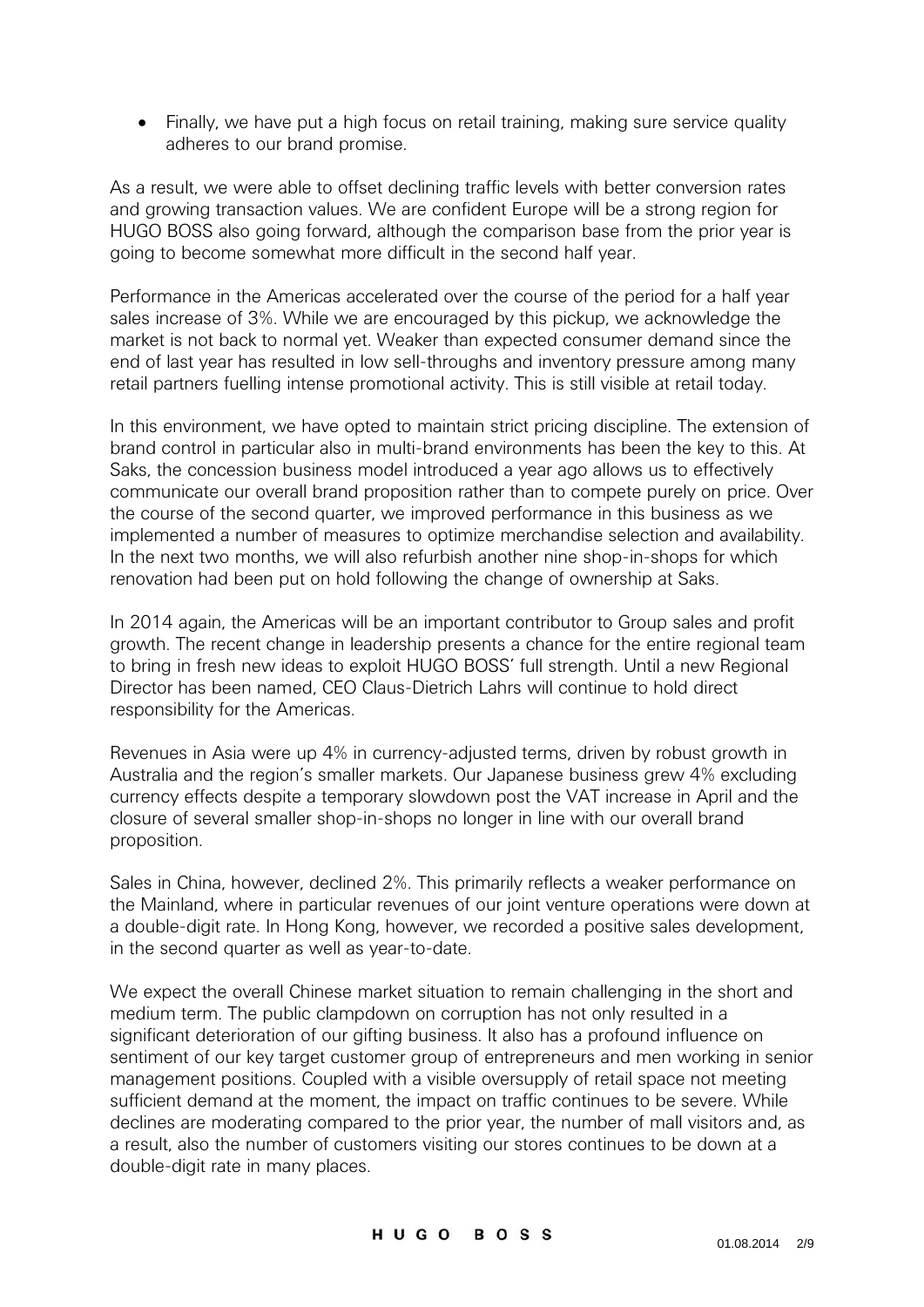Although there is no short-term change in market trends in sight, we are confident in our strategy. One important element is strengthening consumer perception in clothing. Our Art of Tailoring exhibition, which has started touring prime luxury malls such as Plaza 66 in Shanghai or Mix-C in Shenzhen, has already proven effective in sharpening our appeal as a fashionable, truly European suiting brand. This was reflected in an uptick of clothing sales in all exhibition locations so far.

The introduction of our Made-to-Measure offering available in Hong Kong, Shanghai and Beijing since April serves the same purpose. Supported by an integrated crosschannel campaign including a special event with British Formula One driver Jenson Button, we created good demand for this concept and an important halo effect for the overall brand.

Taking full control of the business in key markets is a cornerstone of our strategy. That's why it was a logical step to acquire the remaining 40% equity stake in the joint venture with our long-standing franchise partner Rainbow Group in China and Macau, effective June 30.

As a reminder, we founded the joint venture in 2010, replacing the franchise model we had worked with before. While the cooperation with Rainbow has facilitated forging close ties with the real estate community and building deep local market insights, we have witnessed a widening performance gap between the 55 stores operated by the JV and the remaining almost 60 stores on the Chinese Mainland fully controlled by us. This is a clear indication of the success we have had in building retail sophistication and a strong operational platform, now allowing us to take over the business much earlier than we had originally expected.

We are confident that the consolidation of our distribution activities will further elevate the quality of brand presentation and increase productivity in a market offering tremendous opportunities for HUGO BOSS going forward.

Given that the joint venture entities had been fully included in the consolidated financial statements since 2010, the immediate impact on Group results will be limited to the cash outflow reflecting the purchase price payment and the profit line, where net income attributable to minority shareholders will decline to virtually zero from the third quarter onwards.

By distribution channel, we are pleased with our performance in the channel that we have made core to our current and future strategy – own retail. First half year own retail revenues were up 18% on a currency-adjusted basis. This was due to healthy comp store sales growth as well as space expansion.

On a comparable store basis, revenues grew 5% in the first half year and 4% in the second quarter. Europe continued to be the best performing region, recording increases above the Group average. While the Americas returned to growth after a weaker start to the year, Asia suffered from a more difficult trading in China and a moderation of growth in Japan in the second quarter.

In many markets, traffic continued to be a drag on performance. However, better conversion rates, an increase of units per transaction as well as a more premium price mix more than compensated for this.

## HUGO BOSS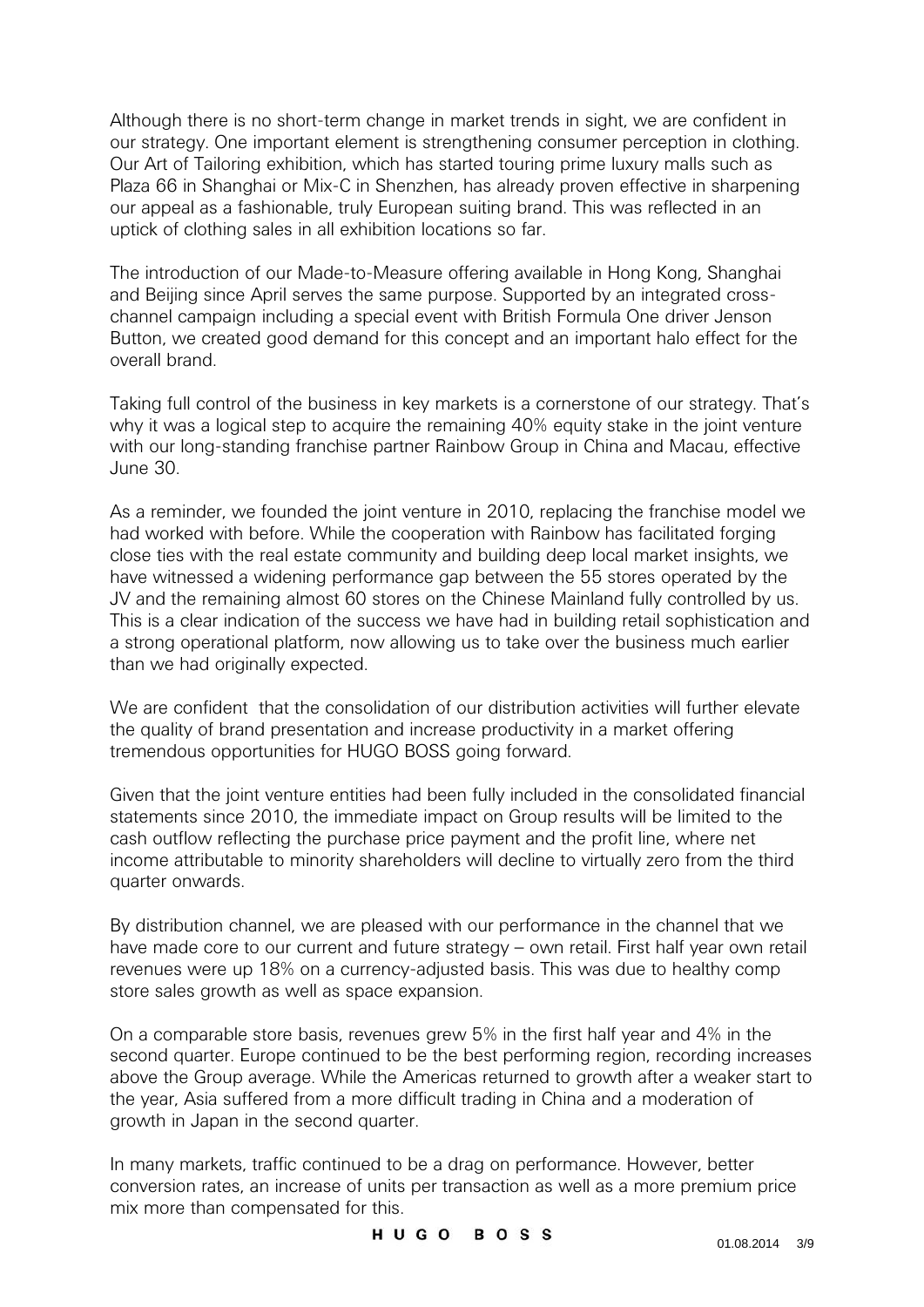Wholesale sales decreased by 6% excluding currency effects in the first half year as well as the second quarter. Several factors impacted this development:

- Firstly, the pre-order business was down, reflecting cautious ordering by customers in the second half of 2013.
- Secondly, the short-term replenishment business, which represents around 20% of overall wholesale sales, developed below expectations, in particular in the second quarter.
- Thirdly, the revenue shift from shop-in-shop and franchise store takeovers accounted for around two percentage points of the overall decline.
- And finally, effects from a different timing of deliveries compared to the prior year hurt second quarter performance but will benefit Q3.

Last but not least, the licensed business declined marginally in the first six months as double-digit growth in female fragrances and the smaller watch category were not enough to fully offset declines in the men's fragrance business.

Moving below the top line, gross margin strength continues to be the main driver of earnings improvements, reflecting the ongoing transition of the Group's business model towards own retail.

Year-to-date, the Group's gross margin advanced by 260 basis points to 66.0%. A positive distribution channel mix owing to the above average growth of own retail as well as a further reduction of markdowns compared to the prior year mainly contributed to this development. Both factors were approximately equally sized.

In the second quarter, the pace of margin improvement moderated as expected. Nonetheless, in addition to channel mix effects, we benefitted from lower markdowns again, although the comparison base had become significantly more difficult in this respect from Q1 to Q2.

Selling and distribution expenses increased 13%, primarily driven by higher own retail expenditures as a result of expansion and takeovers. In addition, marketing expenditures were up at a double-digit rate. Relative to these two effects, additional costs from the migration of the flat-packed goods distribution activities to the new center in Filderstadt only had a minor effect.

Administrative expenses were up 5%, reflecting good discipline in overhead cost management.

As higher costs offset the gross margin improvement, first half year operating margin declined by 20 basis points to 20.6%. In absolute terms, EBITDA before special items grew 3% to 242 million euro. Group EBIT increased 3% as well, even though depreciation charges were 13% above the prior year level.

Profit growth benefitted from a better financial result compared to 2013. Net financial expenditures more than halved as we utilized a smaller portion of available credit facilities and minimized the effect from exchange rate movements.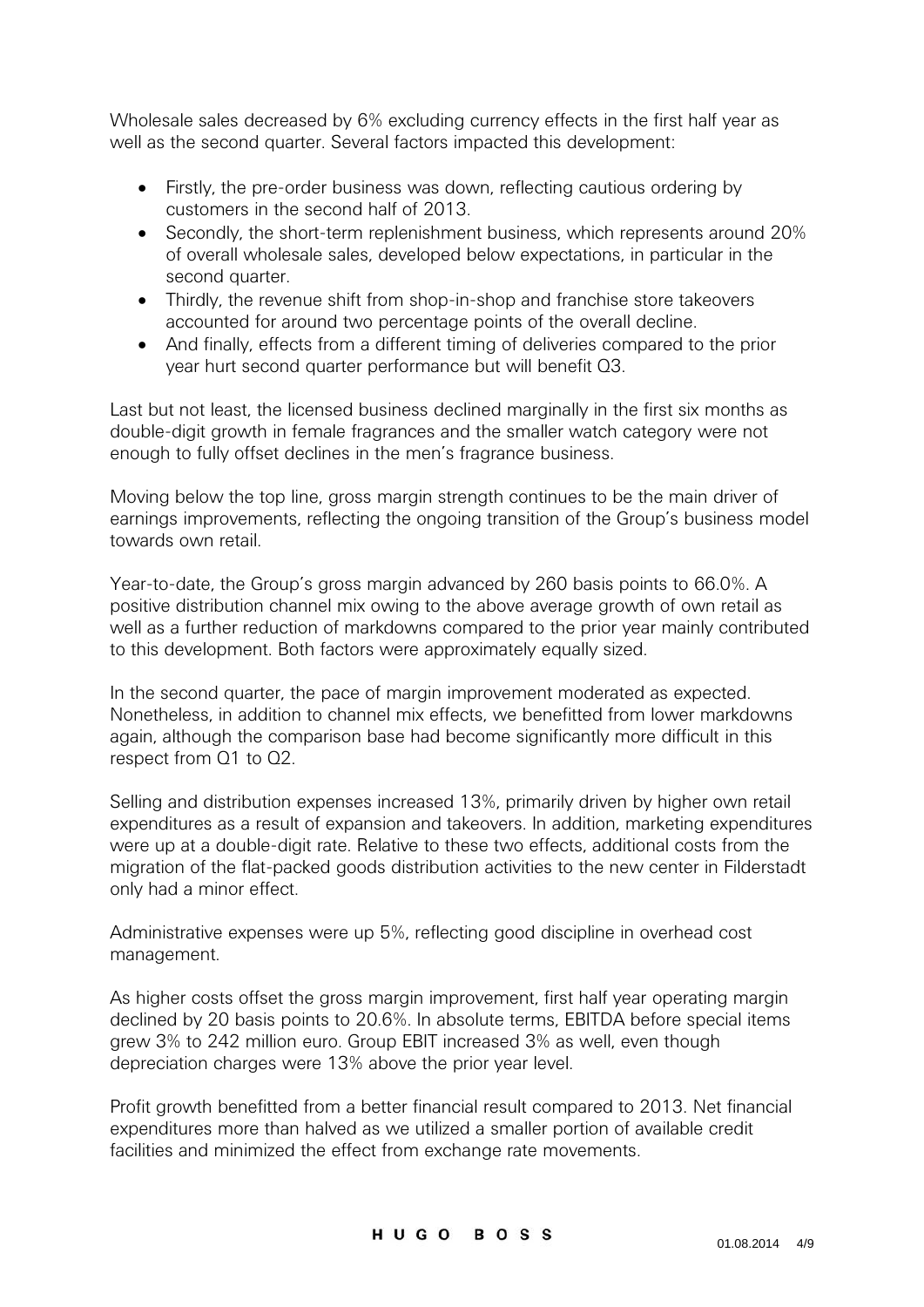The Group's tax rate remained stable at 23%, so that net income attributable to shareholders improved 7% to 143 million euro, translating into earnings per share of 2.07 euro.

In the first half year, operating profit development differed meaningfully by region.

In our largest region, Europe, margin expanded slightly as gross margin improvements offset retail expansion-related cost increases. In the Americas, profitability benefitted from strict pricing discipline. As a result, operating margin was up 220 basis points. In Asia, however, margin contracted by 600 basis points. While gross margin was up also in this region, the negative sales development as well as marketing- and retail-related cost increases drove an operating deleverage.

Let's turn to the balance sheet.

At the end of June, trade net working capital was up 10%. Inventories increased 12%. In addition to the effects from retail expansion and takeovers, the delivery shift in wholesale, where a larger portion of the Fall collection will be shipped only in the third quarter, impacted inventory growth. In light of the healthy ageing structure and declining write down quotas as well, we hence remain comfortable with overall stock levels.

Receivables were down 8%, primarily due to the declines in our wholesale business. Finally, trade payables decreased 3%.

Investments amounted to 52 million euro in the period. At 40 million euro, own retail expansion and renovation accounted for the lion's share of capex. Compared to 2013, investments declined by 37% or 30 million euro, primarily reflecting the non-recurrence of expenditures related to the construction of the flat-packed goods distribution center.

Together with the profit increase, this drove higher free cash flows translating into a further reduction of net debt.

Ladies and Gentlemen, in light of first half year financial results development and the visibility we have on the rest of the year, we reconfirm our full year guidance.

We are confident Group sales will increase at a high single-digit rate on a currencyadjusted basis. Own retail will continue to generate double-digit growth driven by healthy like-for-like increases and the contribution from new space. Going forward, we expect the latter effect to moderate compared to first half year levels as a result of the anniversary of several bigger takeovers and store openings in the second half of 2013. However, this effect will be partly compensated by new store openings, which we now forecast to amount to around 50 even on a net basis.

Wholesale sales will be stimulated by the positive reception of the Fall collection. Based on the good visibility the order book provides, we are confident we will compensate first half year declines in this channel for an approximately stable development in the full year.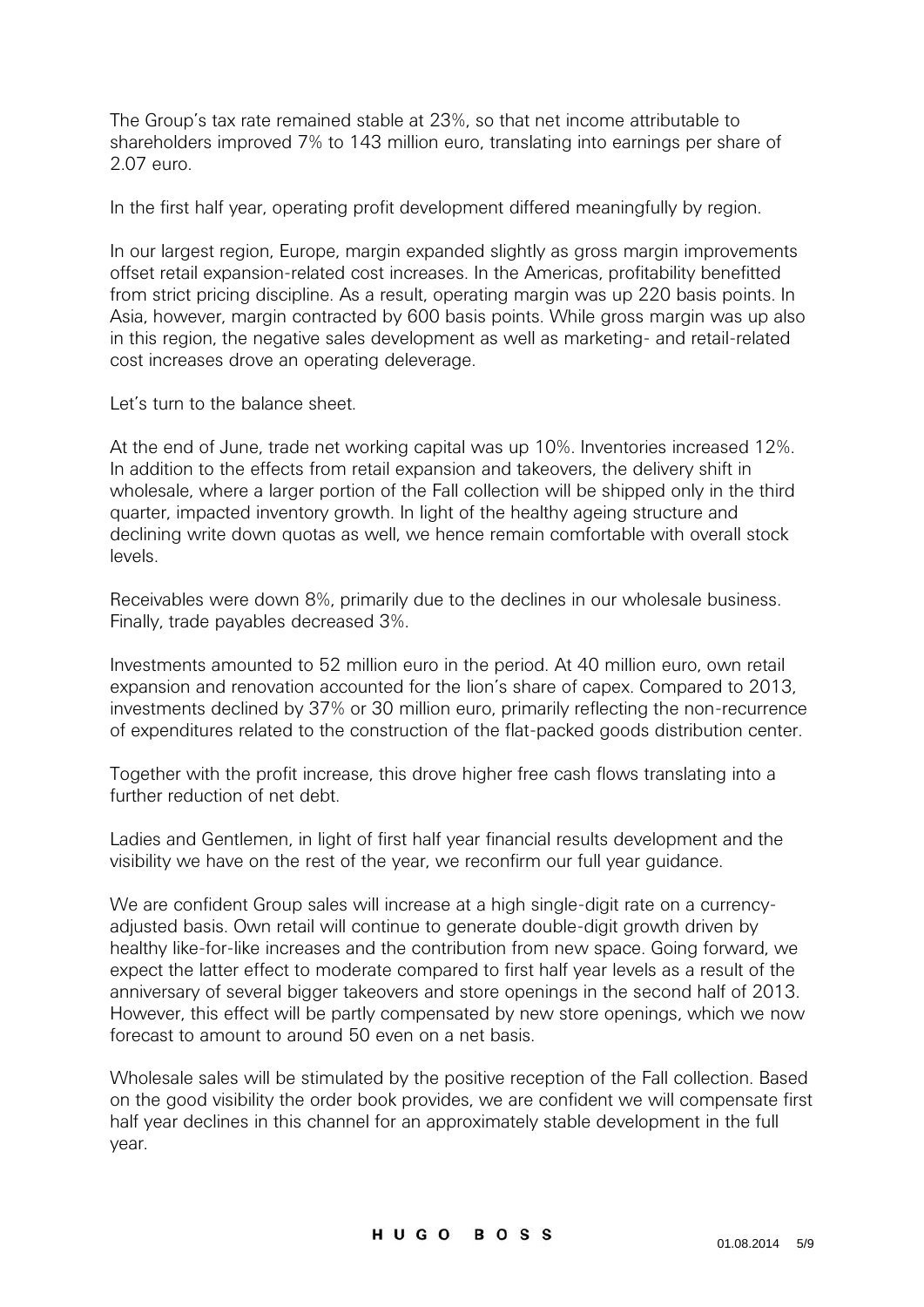The expected wholesale sales pickup will also be supportive to the Group's operating profit growth which we forecast to amount to a high single-digit rate. Gross profit margin will continue to drive this development, primarily due to the positive channel mix effect. With gross margin improvements offset by rising own retail and marketing expenditures, we continue to expect an approximately stable operating margin in the full year.

Finally, we remain confident in the achievement of a positive net cash position at the end of the year, even though the cash outflow related to the JV takeover has rendered this target more ambitious compared to original expectations. Good profit growth, disciplined working capital management and value-enhancing investments amounting to between 110 and 130 million euro will remain the foundation of strong free cash flow generation.

Let me now hand over to Claus-Dietrich Lahrs. Claus…

Thank you, Mark, and good afternoon, Ladies and Gentlemen.

At our analyst conference in March, we introduced several new initiatives in the different elements of our growth strategy. Now that we are half way through the year, I would like to update you on our progress in implementing them.

One of the key initiatives on the "brand" side of our business is our sharpened focus on womenswear.

Here, we are very satisfied with the momentum that has built around the arrival of Jason Wu as Artistic Director for BOSS Woman and his first collection presentations. As a result, womenswear sales are up 15% year-to-date even though the BOSS Woman Fall collection, the first collection designed by Jason, hit the stores only just before the end of the quarter. Many of the customers we have seen in the first half year have made contact with the BOSS brand for the first time, underlining the awareness and curiosity we have created.

Momentum is clearly building further as global PR coverage continues to increase. To just mention one of the most prominent examples, Diane Kruger dressed in a BOSS outfit made the cover story of the July Vogue in Germany as a true eye-catcher. Other titles where we took the cover page and featured prominently also in the editorial part included Harper's Bazaar, British ELLE and W in the US.

Needless to say, we remain very confident in our expectation of double-digit growth in womenswear this year and its positive contribution to store productivity and profitability. However, it would be short-sighted to look at this business from just a quarterly perspective. We are committed to building womenswear into a sustainable competitive strength, ensuring its health and profitability in the long term. In this respect, the womenswear build will stretch far beyond the current year.

Our next appearance at the New York Fashion Week will shift focus to 2015 already. On September 10, we will present the BOSS Woman Spring collection.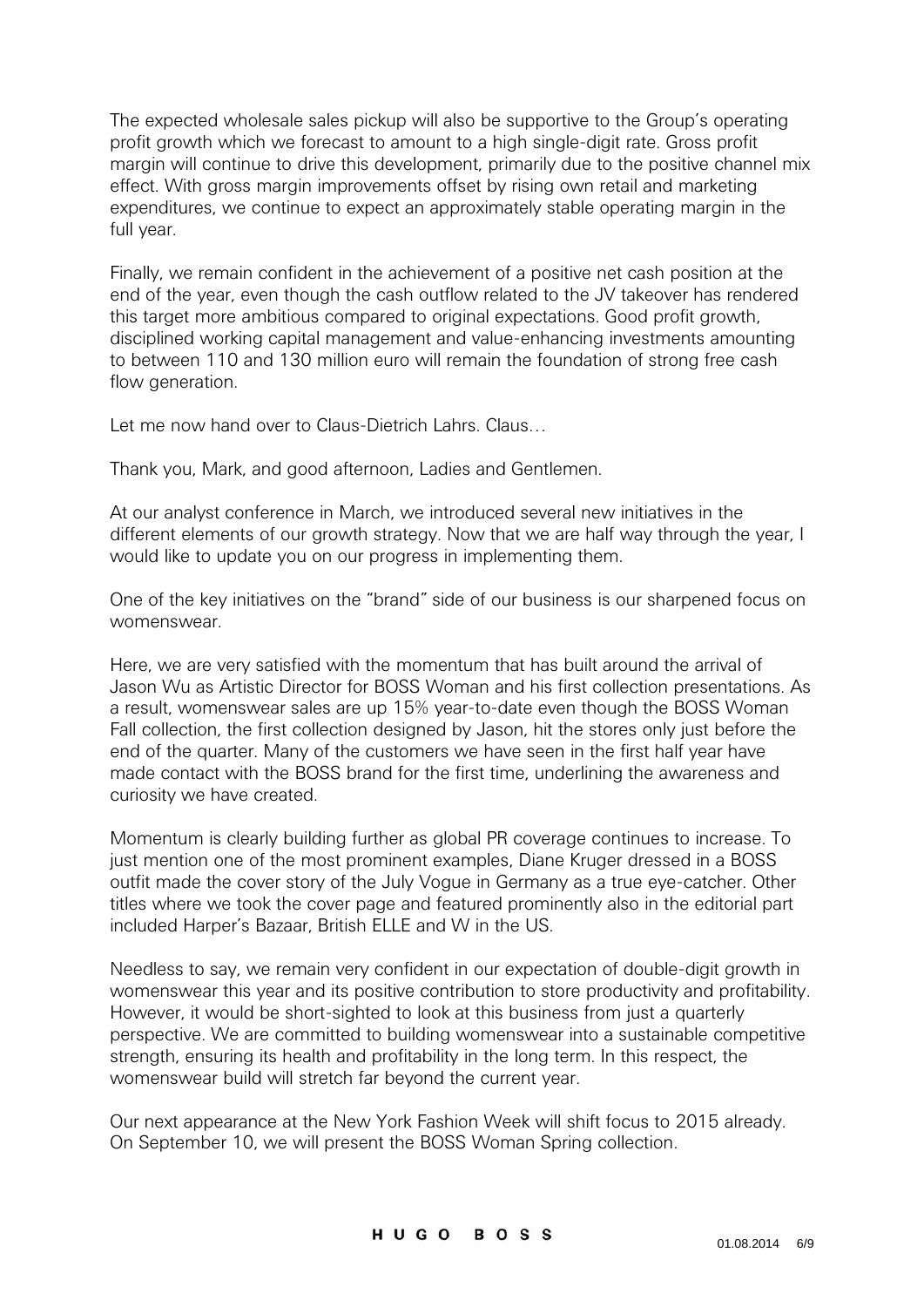After our successful and much regarded debut in February, our ambitions are equally high this time. Again, we will execute a comprehensive social media-driven campaign to activate friends, followers and consumers around the world and emotionalise them for our product. While we won't give away any details beforehand, the collection will revolve around Jason Wu's key theme – the feminine interpretation of modern business.

In line with this proposition, we have just launched the BOSS Ma Vie fragrance. Building on our success with the other launches over the past two years, US-actress Gwyneth Paltrow is the face of the campaign again. Initial sell-in results are very promising, so that we expect the scent to develop into a major driver of our female fragrance business. Supported by the buzz around our core apparel offering, this business is up at a strong double-digit rate year-to-date.

The essence of BOSS Woman is captured more closely than ever before in the current Fall/Winter campaign, shot by famous artists Inez & Vinoodh in New York.

The fusion of sophistication and femininity with the clarity and precision grounded in our menswear heritage is not only visible in the collection. It is also reflected in the artistic appeal of the campaign, portraying top model Edi Campbell as a confident, yet very feminine and sensual woman, perfectly showcasing the DNA of BOSS Woman.

We have also made sure to emphasize the link between menswear and womenswear in the look-and-feel of the campaigns. Scott Eastwood, youngest son of American actor Clint Eastwood, is the new face of the BOSS Fall/Winter campaign. The black and white aesthetics capture his natural and engaging charisma as well as the sophisticated simplicity of BOSS Menswear.

While we invest more in advertising in 2014, sport sponsoring continues to play an important role in our marketing tool box as well.

HUGO BOSS has been the official outfitter of the German National Football Team since June last year, supplementing our key sport sponsoring activities in golfing, sailing and Formula One. Germany's World Cup win means we have chosen the best partner at the right time. Top to toe in HUGO BOSS, the team looked like champions both on and off the pitch. And Jogi Löw and his coaching team not only won the title dressed in Madeto-Measure suits but also topped all fashion rankings – true style and success beyond the game.

With a comprehensive social media campaign, we exploited the sponsorship very effectively, achieving unprecedented reach and consumer awareness far beyond Germany. While the immediate value of this is difficult to measure by definition, we made clear once again that HUGO BOSS is all about success – the attribute consumers associate most with the brand.

Speaking of success, we also celebrated the spectacular Players Championship and US Open wins with Martin Kaymer, one of our key testimonials in golf. In the US, Martin dominated the competition from start to finish, dressed in four different BOSS Green outfits that allowed him to keep cool even in blazing heat.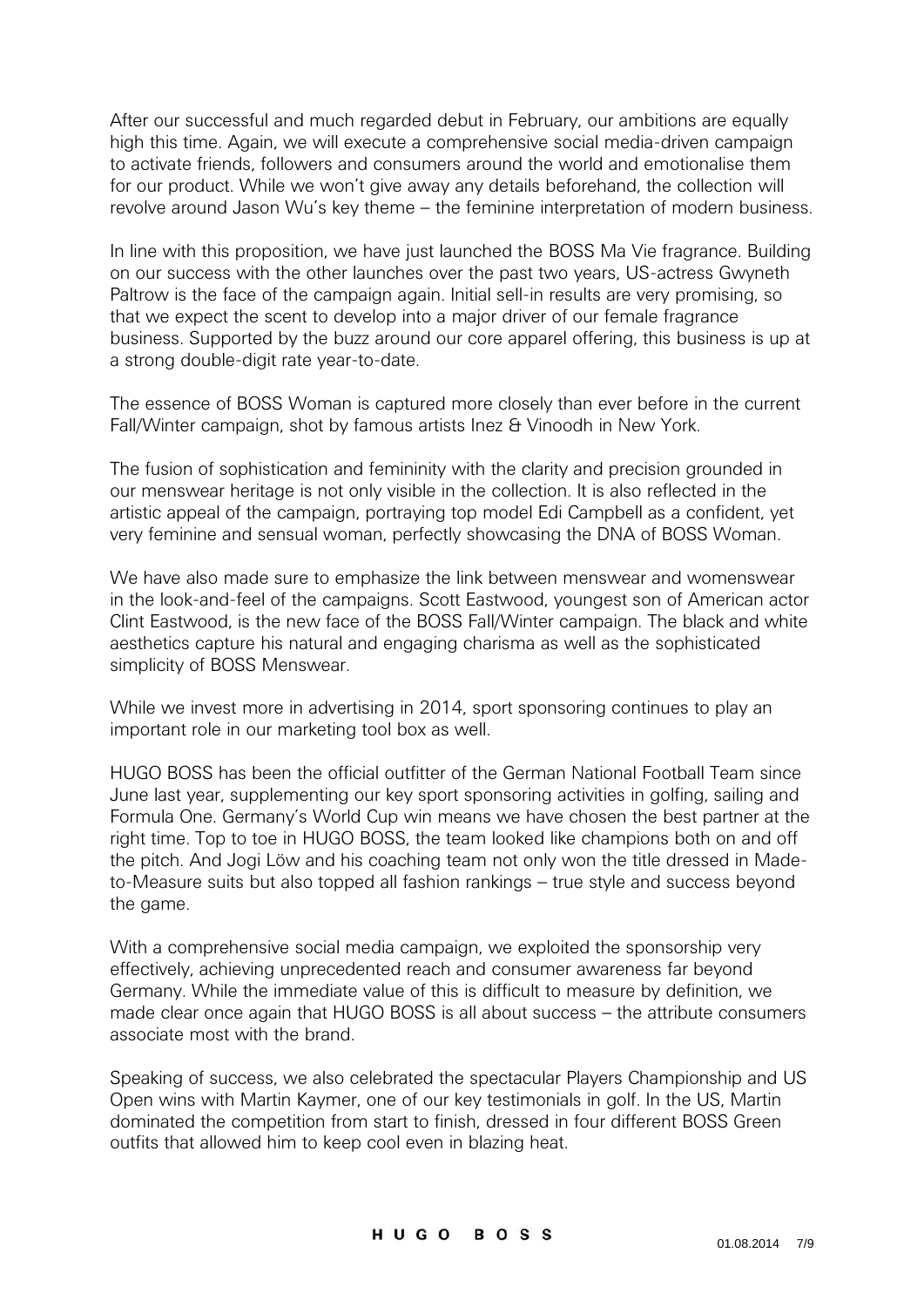You might have realized that the German National Football Team as well as Martin Kaymer are both sponsored by carmaker Mercedes-Benz as well. And there are more touch points: while we are championing motor sports, for example, Mercedes-Benz supports fashion platforms in 26 countries.

Given the similarities in our brands' positioning and values, it has been a logical decision to further deepen our relationship. As a result, we have entered into an international cooperation in the area of marketing and communication, enabling both brands to tap synergies when addressing shared target groups in the premium and luxury segments. The arrangement entails the exclusive leveraging of the partners' products in selected marketing and communication initiatives. These include for example productions for print and TV campaigns and the various social media channels. The two partners will also continue to join forces for events and sponsorship activities- expect to hear more on concrete projects shortly.

Switching to the second pillar of our growth strategy, retail, let's take a look at our most recent expansion activities.

Openings in the quarter reflect the growing importance of travel retail for HUGO BOSS. In light of our global brand appeal as well as the strong overall expansion of this distribution channel, we are increasingly managing airport locations ourselves rather than through franchise. In doing so, we benefit from our dedicated expertise in fashion retailing giving us a competitive edge over many more broadly diversified players in this market.

During the second quarter, we established own stores at Hong Kong Airport, where we secured a prime location in Terminal 1 in a highly competitive tender process, London Heathrow Terminal 2, Madrid and Milan Linate. At Copenhagen Airport, we took over an existing location from a franchise partner.

In total, we opened 37 stores and shop-in-shops in the first half year. Region Europe accounted for roughly two thirds of this, including several shop-in-shops opened with department store partners such as Printemps and Galeries Lafayette in France and House of Fraser in the UK. An additional 14 takeovers related primarily to the introduction of the concession business at David Jones in Australia.

Net of 33 closures across various different markets, the number of own retail stores operated by HUGO BOSS increased to 1,028 at the end of June.

Beyond our physical retail activities, we put high emphasis on driving our digital strategy.

Our current focus is on integrating commerce and content on hugoboss.com more closely than this has been the case in the past, offering an engaging, entertaining and intuitive gateway to HUGO BOSS in all its facets.

The first step we have now made by launching our own online store frontend. Previously, the technical lead for the store's platform infrastructure had been with our fulfilment partner. In addition to much faster loading times, the insourcing has given us increased control over product merchandising and editorial content, supporting an immediate uplift in the quality of presentation through a cleaner, puristic, slightly rearranged design – have a look at our eCom store at hugoboss.com yourself.